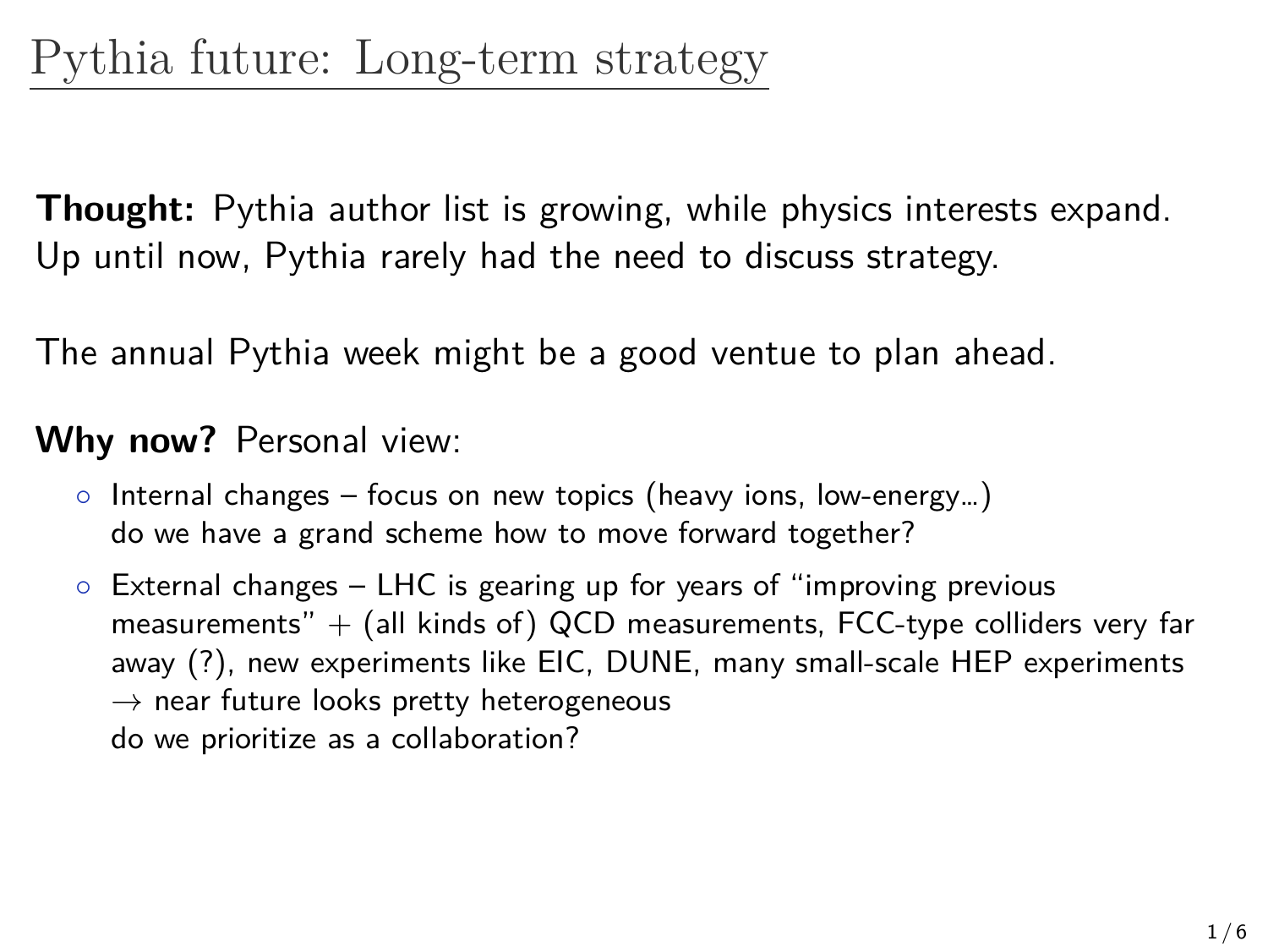We've planned several sessions. To share your thoughts, so that we can formulate a plan eventually (if so desired), feel free to edit this document:

https://docs.google.com/document/d/1yoOoXeHoSE3ktnTiSE0Y8IEuXS90R7FmX23i2w16utM/edit?usp=sharing

The plan for today was to

*◦* collect long-term physics interests and plans

Dedicated meetings for personnel and technical plans will happen later in the week.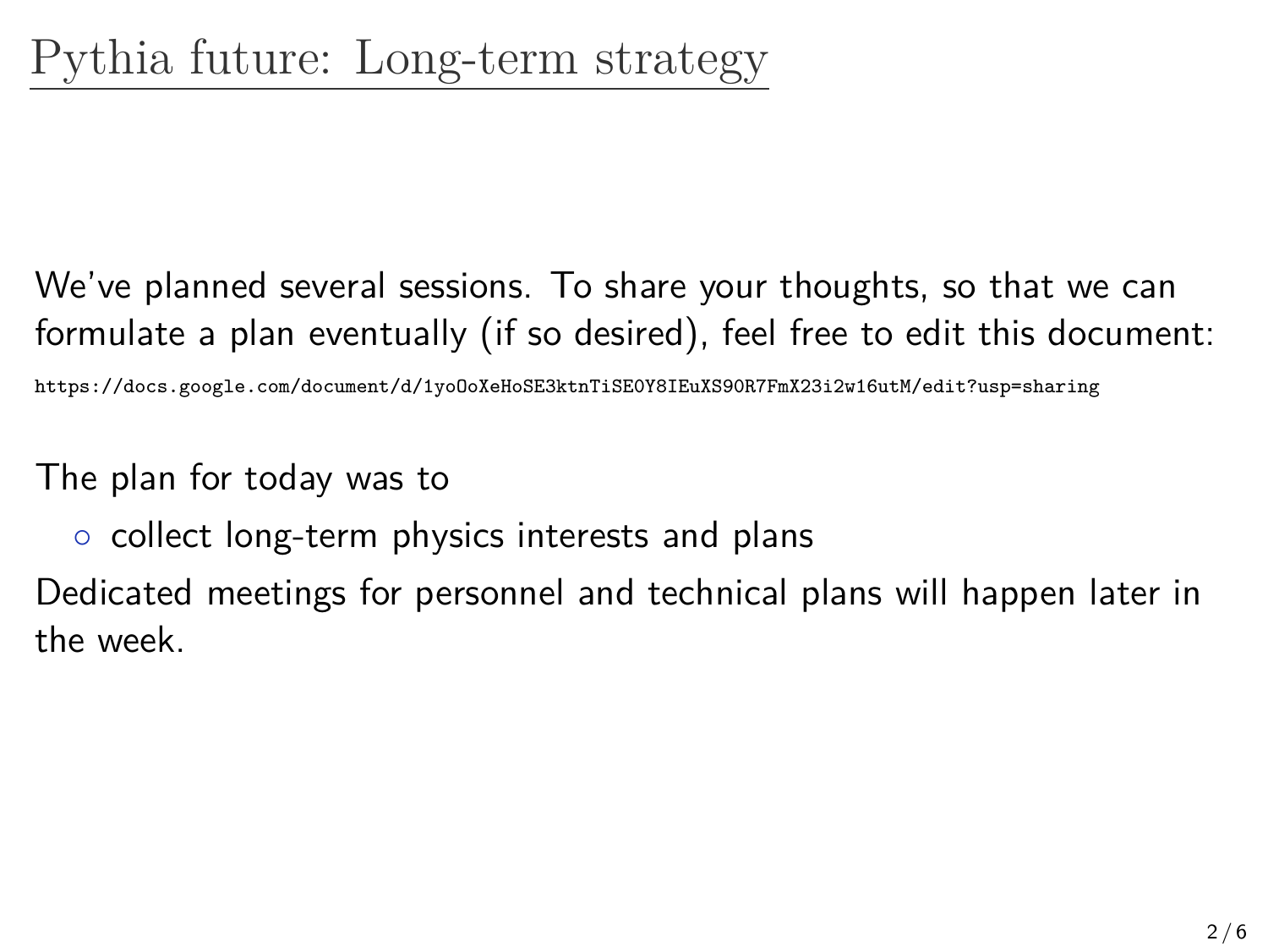Lightning anonymous zoom polls:

*◦* who considers themselves "junior" and would like a 5-year plan  $(yes/no)?$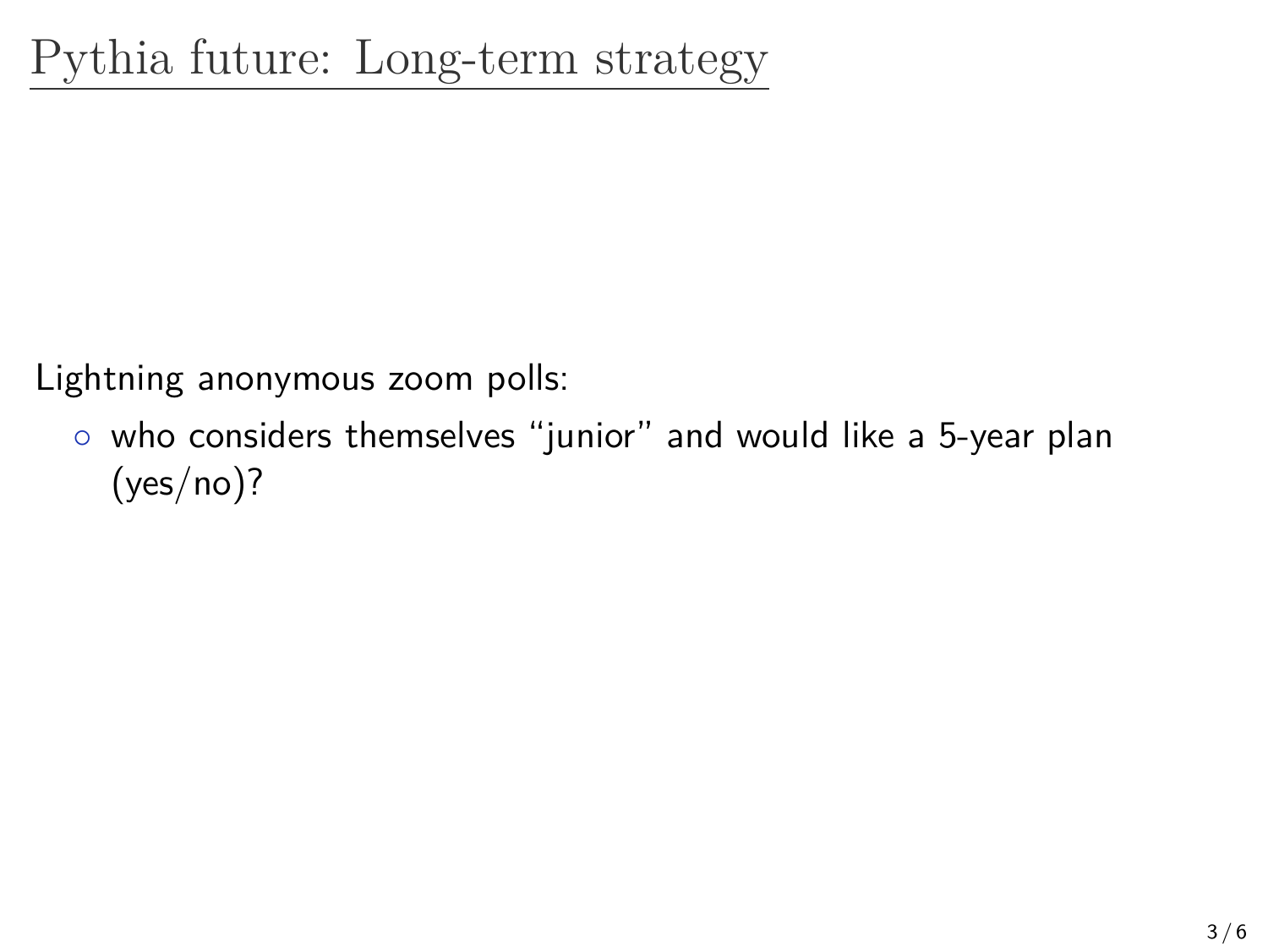Lightning anonymous zoom polls:

*◦* who considers themselves "young senior" and would like a 5-year plan  $(yes/no)?$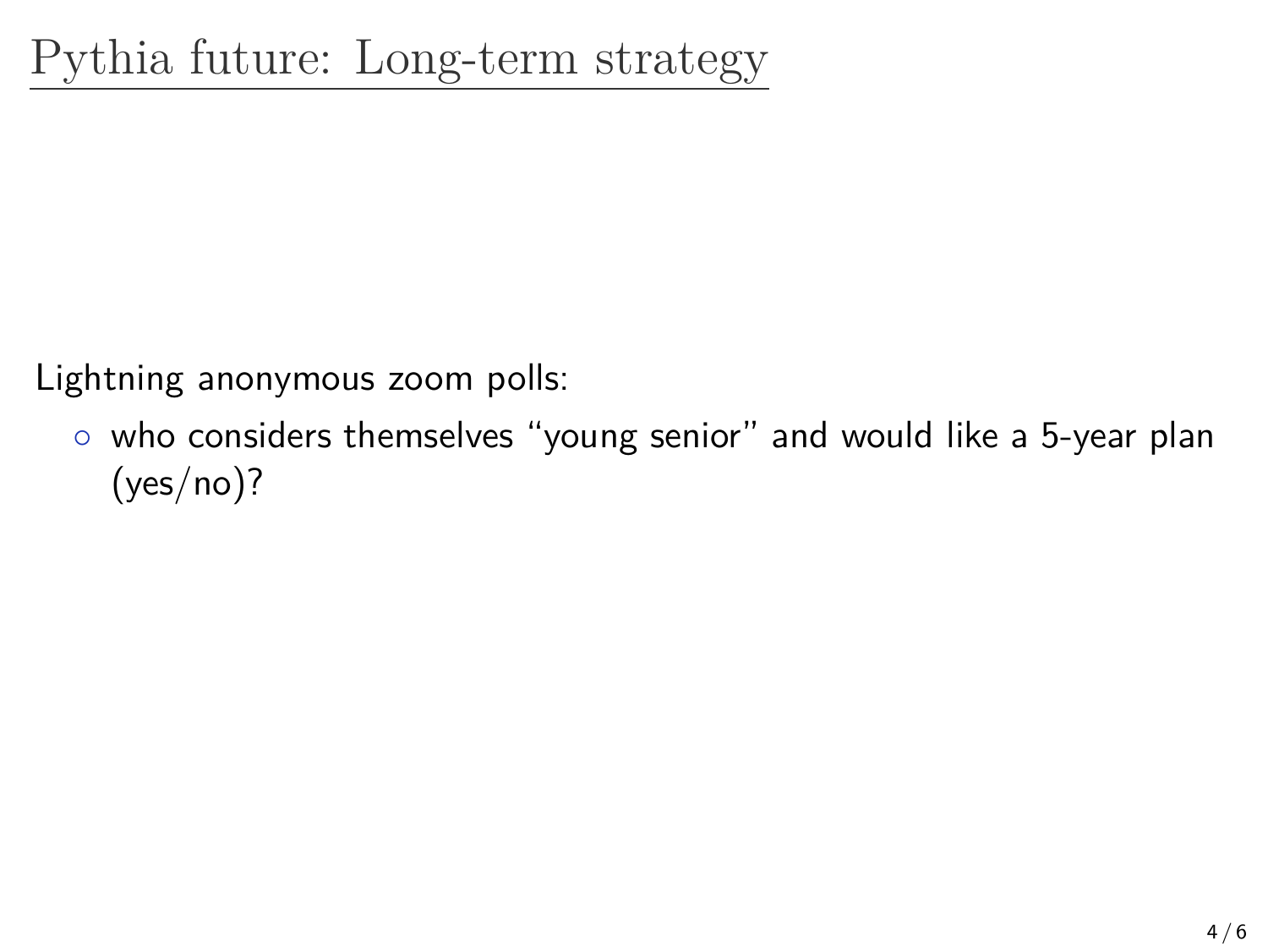Lightning anonymous zoom polls:

*◦* who considers themselves "senior" and would like a 5-year plan  $(yes/no)?$